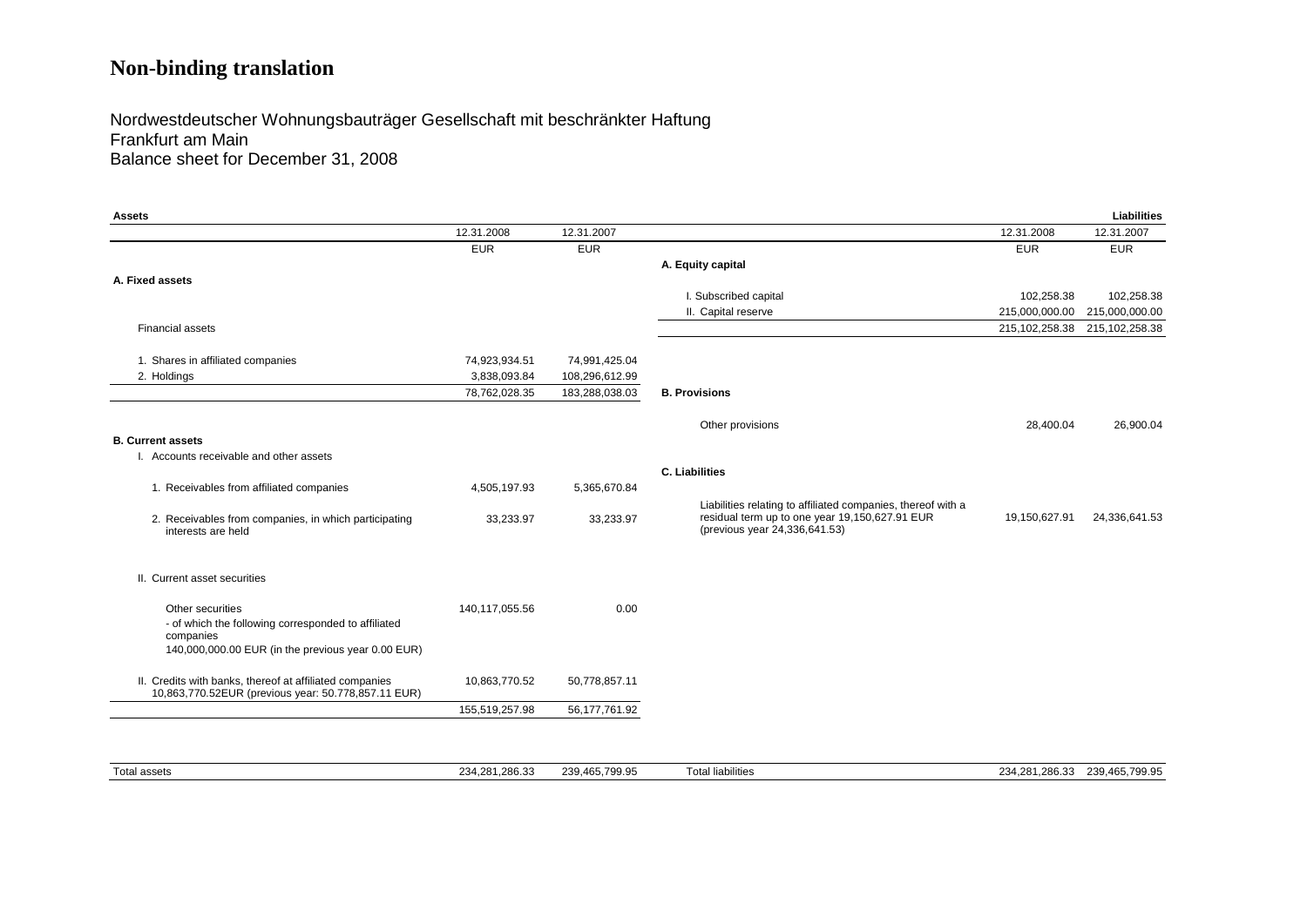### Nordwestdeutscher Wohnungsbauträger Gesellschaft mit beschränkter Haftung, Frankfurt am Main Income statement for the period from January 1 through December 31, 2008

|    |                                                                                                                         | 2008           | 2007           |
|----|-------------------------------------------------------------------------------------------------------------------------|----------------|----------------|
|    |                                                                                                                         | <b>EUR</b>     | <b>EUR</b>     |
| 1. | Other operating income                                                                                                  | 89,668.00      | 20,632,979.91  |
| 2. | Other operating expenditure                                                                                             | 97,142.03      | 1,726,695.00   |
| 3. | Earnings from participations, including 400,000 EUR from affiliated<br>companies (previous year: 400 TEUR)              | 15,617,450.93  | 599,403.83     |
| 4. | Other interest and similar revenues including 4,124,842.01 EUR from<br>affiliated companies (previous year: 5,315 TEUR) | 4,124,842.01   | 5,314,863.77   |
| 5. | Depreciation of financial assets and securities of the current assets                                                   | 584,191.00     | 483.910.98     |
|    | 6. Results of ordinary business activities                                                                              | 19,150,627.91  | 24,336,641.53  |
| 7. | Transferred profit based on a profit-transfer agreement                                                                 | -19,150,627.91 | -24.336.641.53 |
| 8. | Annual net income                                                                                                       | 0.00           | 0.00           |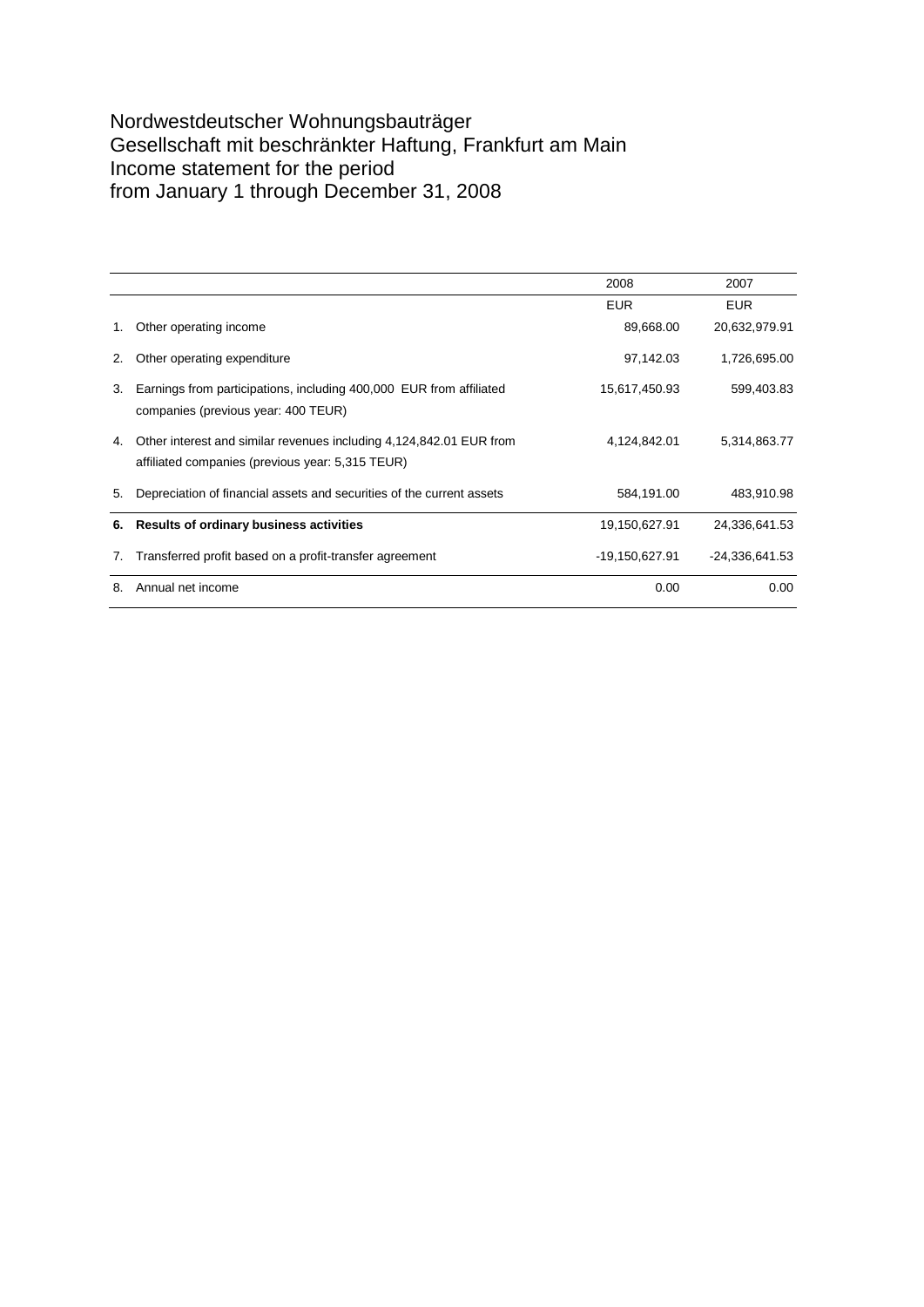# **Nordwestdeutscher Wohnungsbauträger Gesellschaft mit beschränkter Haftung, Frankfurt am Main**

**Appendix 2008**

#### **A. Balance sheet and evaluation methods**

The 2008 consolidated financial statements were prepared in accordance with the regulations of the German Commercial Code (HGB) regarding the preparing and publishing of financial statements of corporations and the supplementary regulations of the law pertaining to companies with limited liability (GmbHG). In preparing the balance sheet and the appendix, the reliefs granted to small corporations based on size, according to §§ 274a and 288 of the German Commercial Code (HGB), were claimed. We did not prepare a director's report in exercising the elective right according to § 264 Para. 1 Sentence 4 of HGB.

The valuations from the prior year's balance sheet were transferred over unchanged. The standards of valuation also remain unchanged.

The financial assets were shown at the purchase costs, reduced by depreciations for anticipated longterm decline in economic usefulness. The current assets are carried in the balance sheet at face value and/or lower of cost or market. The liabilities are estimated based on the repayment amounts. For contingent liabilities, reserves were created in the amount of the prospective claim.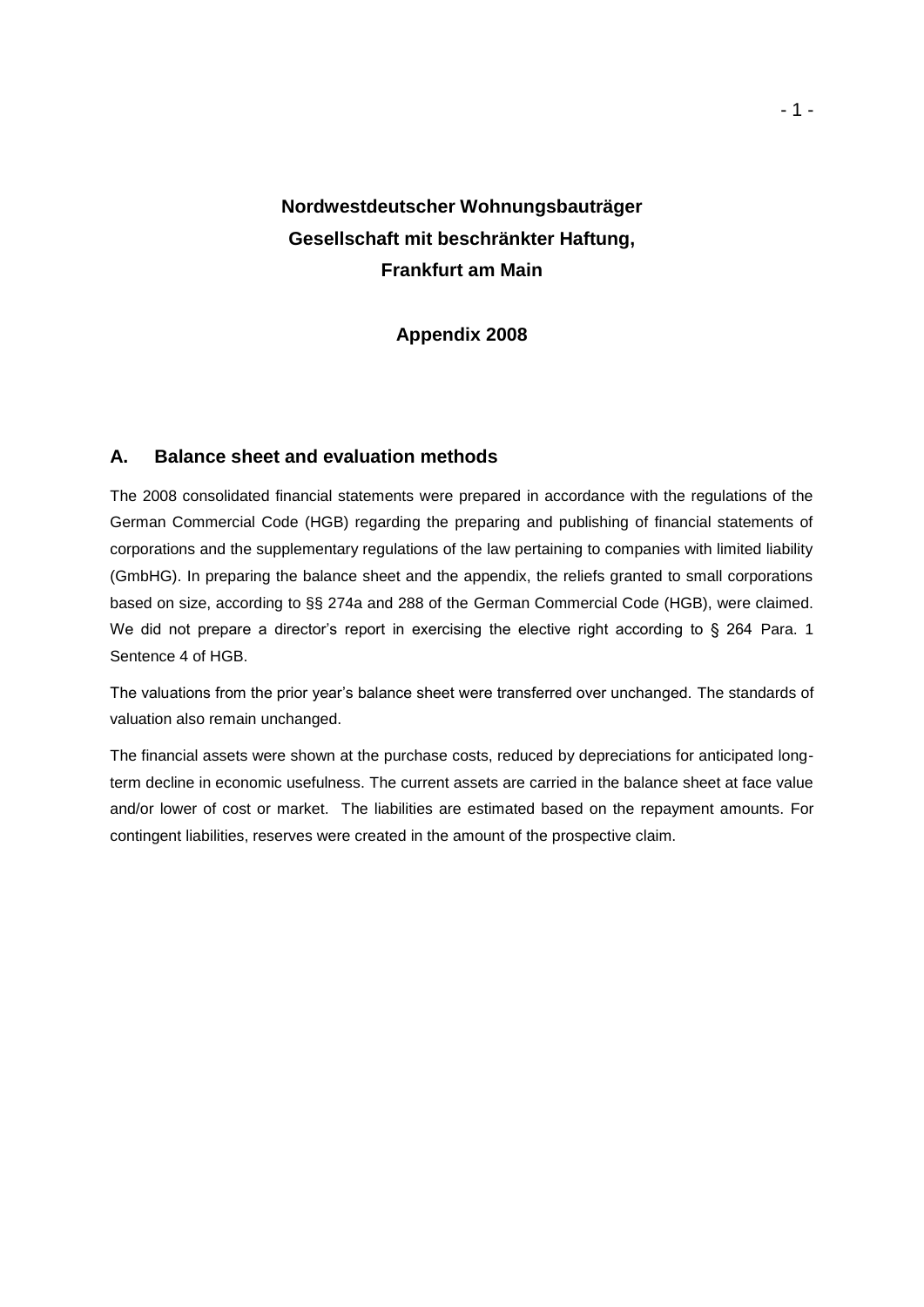#### **B. Notes on the balance sheet**

- 1. The balance sheet item "Shares in affiliated companies" contains, as in the prior year, the participations in the companies DBG Vermögensverwaltungsgesellschaft mbH and DB Overseas Finance Deutschland AG.
- 2. The balance sheet item "Participations" has decreased by 104,459 TEUR compared to the prior year. The reduction resulted primarily from a repayment of capital in the amount of 103,964 TEUR for the participation in Deutsche Interhotel Holding GmbH & Co. KG, as well as from valuation adjustments for the participation in Deutsche European Partners IV LP in the amount of 495 TEUR. In the reporting year, two smaller participations were acquired.
- 3. Receivables to the affiliated companies primarily involve as in the previous year the sole shareholder Deutsche Bank AG, Frankfurt am Main, with 4,505 TEUR (previous year: 4,966 TEUR).
- 4. Receivables to companies with whom there is a federal and district portion of total tax revenues still have an outstanding payment relating to an agreed warranty interest payment for a participation.
- 5. The investments held as current assets involve a bearer bond issued by the Deutsche Bank AG, Frankfurt am Main.
- 6. The credits at banks are kept as in the prior year at the sole shareholder Deutsche Bank AG, Frankfurt am Main.
- 7. The liabilities from affiliated companies involve the obligation to pay over the profit of the 2008 financial year to which the sole shareholder Deutsche Bank AG is entitled from the existing profit and loss transfer agreement.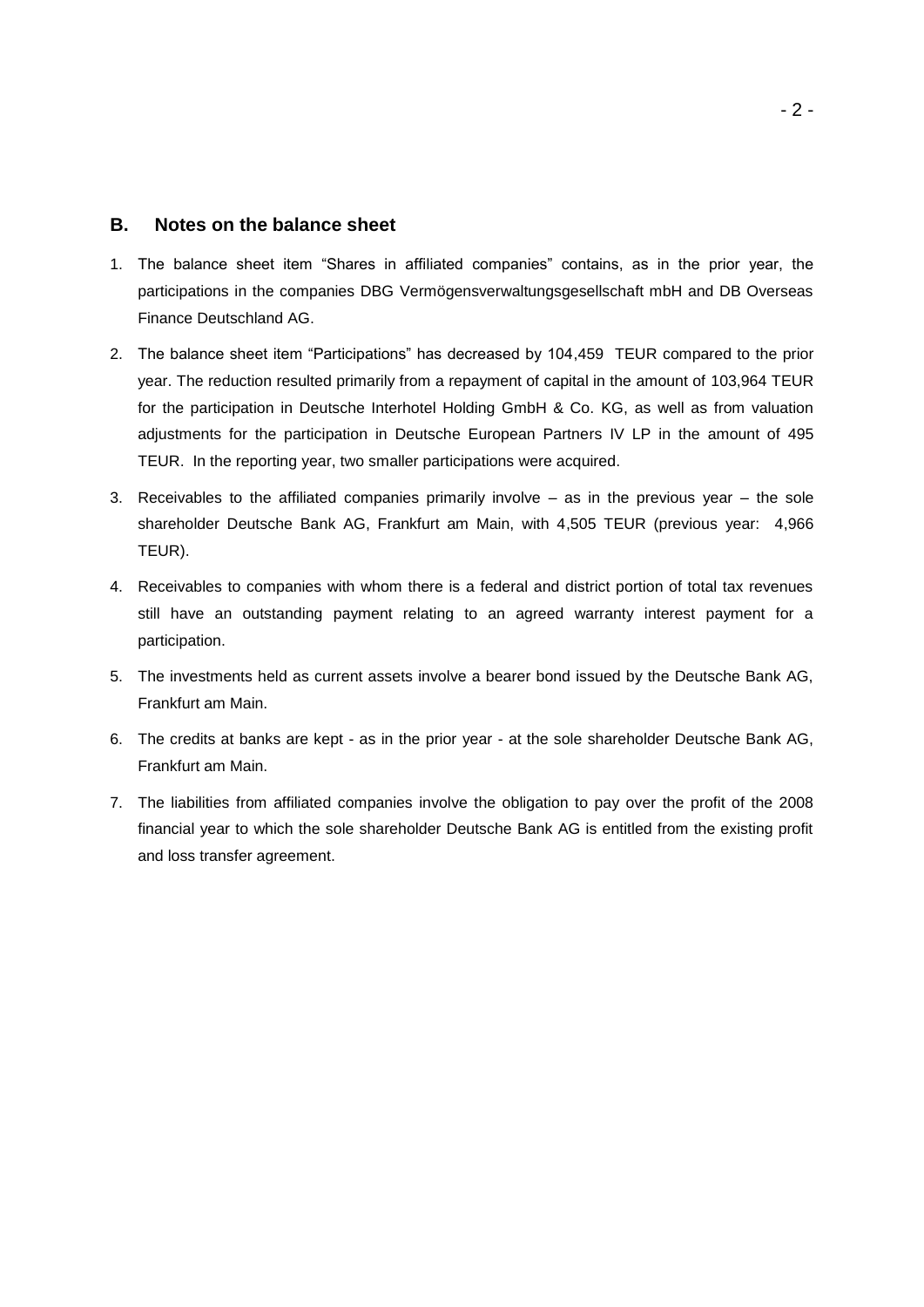#### **C. Other information**

1. Members of the board of management:

Dr. Herbert Schäffner, Frankfurt am Main

Lutz Robra, Weiler

The acting directors on the date of the balance sheet are employees of the corporate division, Corporate Investments of Deutsche Bank AG, Frankfurt am Main.

- 2. The company does not employ any of its own employees.
- 3. Investment holdings (as of 12.31.2008)

|         |                                                                      | Capital interest | Equity capital<br>(EUR) | Result<br>(EUR) |
|---------|----------------------------------------------------------------------|------------------|-------------------------|-----------------|
|         | a) Deutsche Interhotel Holding GmbH &<br>Co. KG, Berlin*             | 45.64 %          | 18,129,946.10           | 223,798,951.05  |
|         | b) Deutsche Interhotel Holding<br>Verwaltungs GmbH, Berlin*          | 45.60%           | 34,187.63               | 1.10,835.78     |
|         | c) DB Overseas Finance Deutschland AG,<br>Eschborn                   | 75.00 %          | 278,337,586.88          | 2,863,746.09    |
|         | d) DBG<br>Vermögensverwaltungsgesellschaft<br>mbH, Frankfurt am Main | 100.00%          | 35,976,451.52           | 958,755.96      |
|         | e) Deutsche European Partners IV (US<br>ERISA) (No. 1) LP, London    | 7.51%            | 113,723.-               | $.30,706. -$    |
| f)      | Deutsche European Partners IV (No. 2)<br><b>LP</b>                   |                  |                         |                 |
|         | London                                                               | 48.17%           | 1,470,238.-             | .428,141.       |
| g)      | Deutsche European Partners IV (No. 3)<br>LР                          |                  |                         |                 |
|         | London<br>h) Deutsche European Partners IV (US                       | 4.37%            | 188,621.-               | $7,536. -$      |
|         | Dollar Fund) LP                                                      |                  |                         |                 |
|         | London                                                               | 19.33%           | 44,244.-                | $.11,186. -$    |
| i)      | Deutsche European Partners IV (E) LP<br>London                       | 2.73%            | 12,091.-                | $/101 -$        |
| j)      | Deutsche European Partners IV (E)<br>(No. 2) LP                      |                  |                         |                 |
|         | London                                                               | 1.91%            | 24,117.-                | $3,093. -$      |
|         | k) Deutsche European Partners IV (AB)<br><b>LP</b>                   |                  |                         |                 |
|         | London                                                               | 8.46%            | $6,045. -$              | $.13,487. -$    |
| k).     | Deutsche European Partners IV (No. 8)<br><b>LP</b>                   |                  |                         |                 |
|         | London                                                               | 5.27%            | 734,152.-               | .191,697.       |
| $\vert$ | Deutsche European Partners IV (No. 9)<br><b>LP</b>                   |                  |                         |                 |
|         | London                                                               | 0.99%            | 221,773.-               | .7.56,101.      |
|         | m) Deutsche European Partners IV (No.<br>10) LP                      |                  |                         |                 |
|         | London                                                               | 1.00%            | 440,441.-               | .153,527.       |

\* Deviating fiscal year information according to the Auditor's report dated June 30, 2008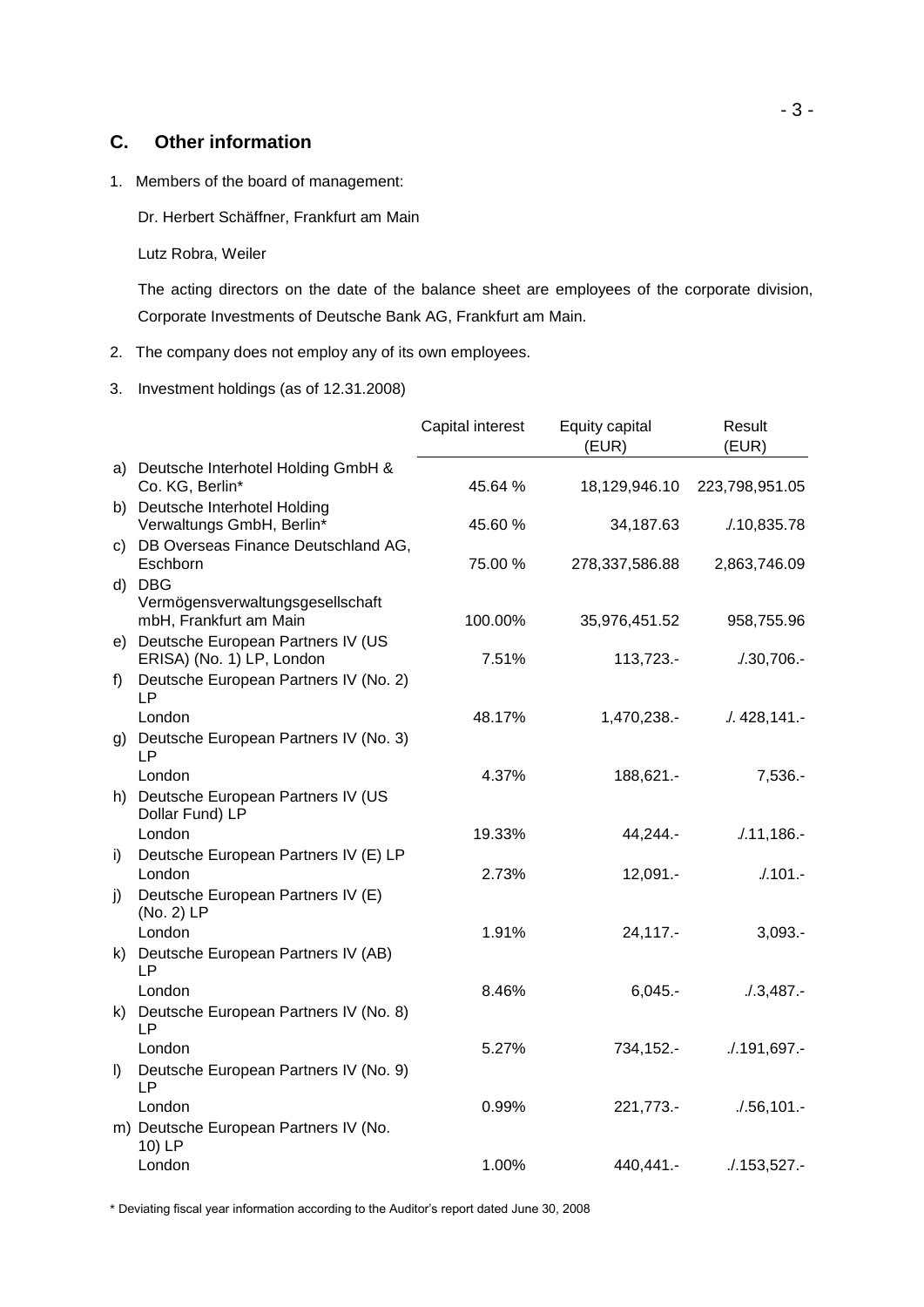The Nordwestdeutscher Wohnungsbauträger Gesellschaft mit beschränkter Haftung is a 100% subsidiary of Deutsche Bank AG, Frankfurt am Main, and is included in its proposed consolidated financial statements per the International Financial Reporting Standards (IFRS), which have been announced in the electronic Bundesanzeiger (Federal Gazette).

Frankfurt am Main, July 23, 2009

Board of Management

Dr. Schäffner **Robra**